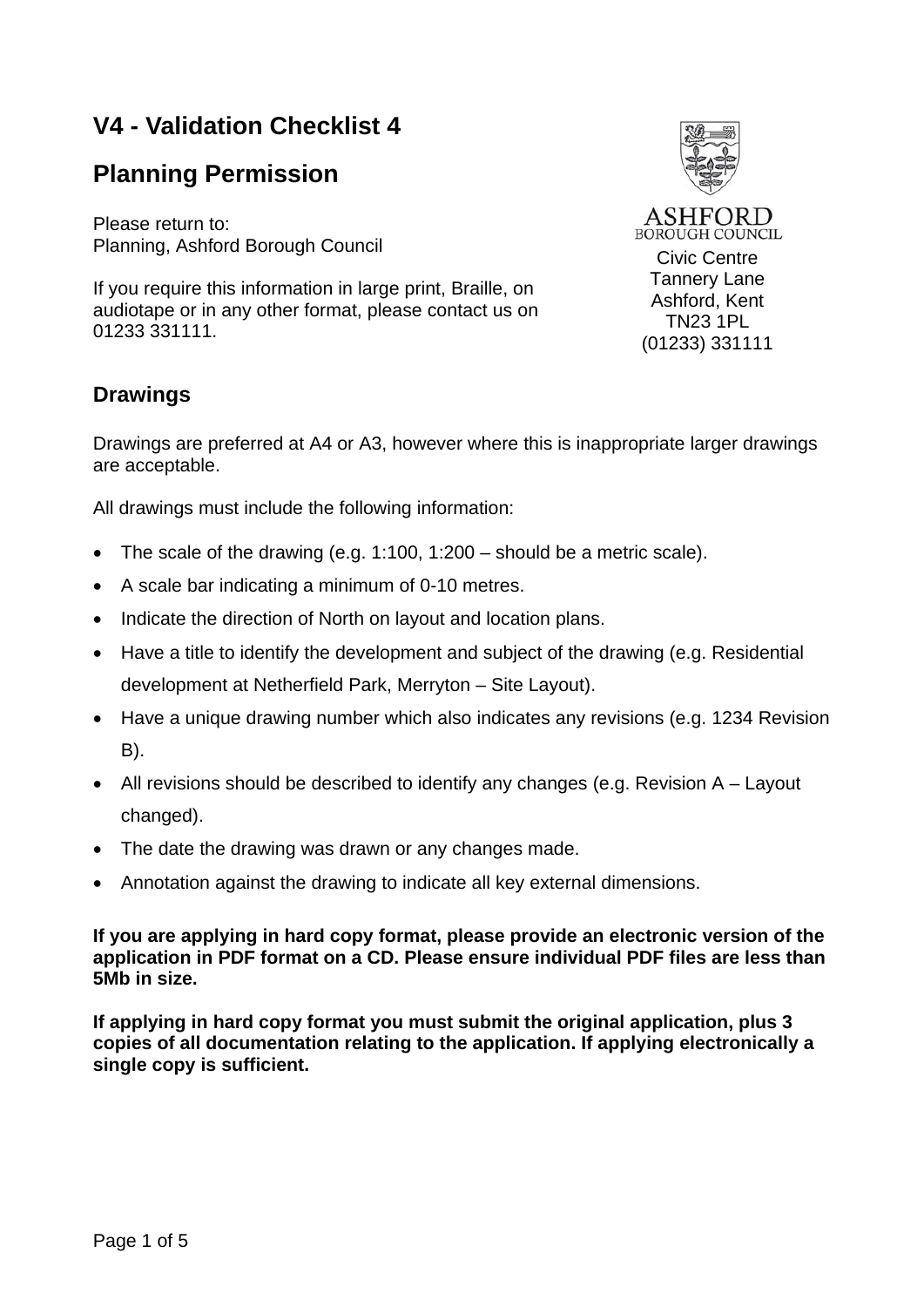### **Documents**

Documents that **must** be included with your application:

| <b>Correct Fee</b> (see <b>www.ashford.gov.uk</b> for Planning Fees)                              |
|---------------------------------------------------------------------------------------------------|
| Application Form, completed, signed (unless submitted electronically) and dated                   |
| <b>Ownership Certificate:</b>                                                                     |
| A (included in Application Form: the applicant owns the land) OR                                  |
| <b>B</b> (Form Part 2(1): the applicant does not own the land but has served                      |
| certificate of notice on owner) OR                                                                |
| $\perp$ C (Form Part 2(2): the applicant does not own the land, is unable to issue                |
| certificate but has notified owners) OR                                                           |
| <b>D</b> (Form Part $2(2)$ : the applicant does not own the land, is unable to issue              |
| certificate and is trying to ascertain the names and details of the owner)                        |
| <b>Agricultural Holdings Certificate</b>                                                          |
| Site Location Plan (Scale 1:1250 or 1:2500) with the application site outlined in red             |
| and any other land owned by the applicant outlined in blue.                                       |
| Site Layout Plan/Block Plan (Scale 1:100 or 1:200)                                                |
| <b>Existing and Proposed Elevations (Scale 1:50 or 1:100)</b>                                     |
| <b>Existing and Proposed Floor Plans (Scale 1:50 or 1:100)</b>                                    |
| Existing and proposed Roof Plans (Scale 1:50 or 1:100)                                            |
| Existing and Proposed site sections and finished floor and site levels (Scale                     |
| 1:50 or 1:100)                                                                                    |
| <b>Planning Statement</b>                                                                         |
| <b>Design &amp; Access Statement</b> (if required – see Design and Access Matrix) (see            |
| www.ashford.gov.uk for Design and Access Guidance)                                                |
| Does your ownership status require you to complete Ownership certificates B, C or D?<br>Yes<br>N٥ |

If **yes**, please provide **evidence** that notice has been given/published appropriately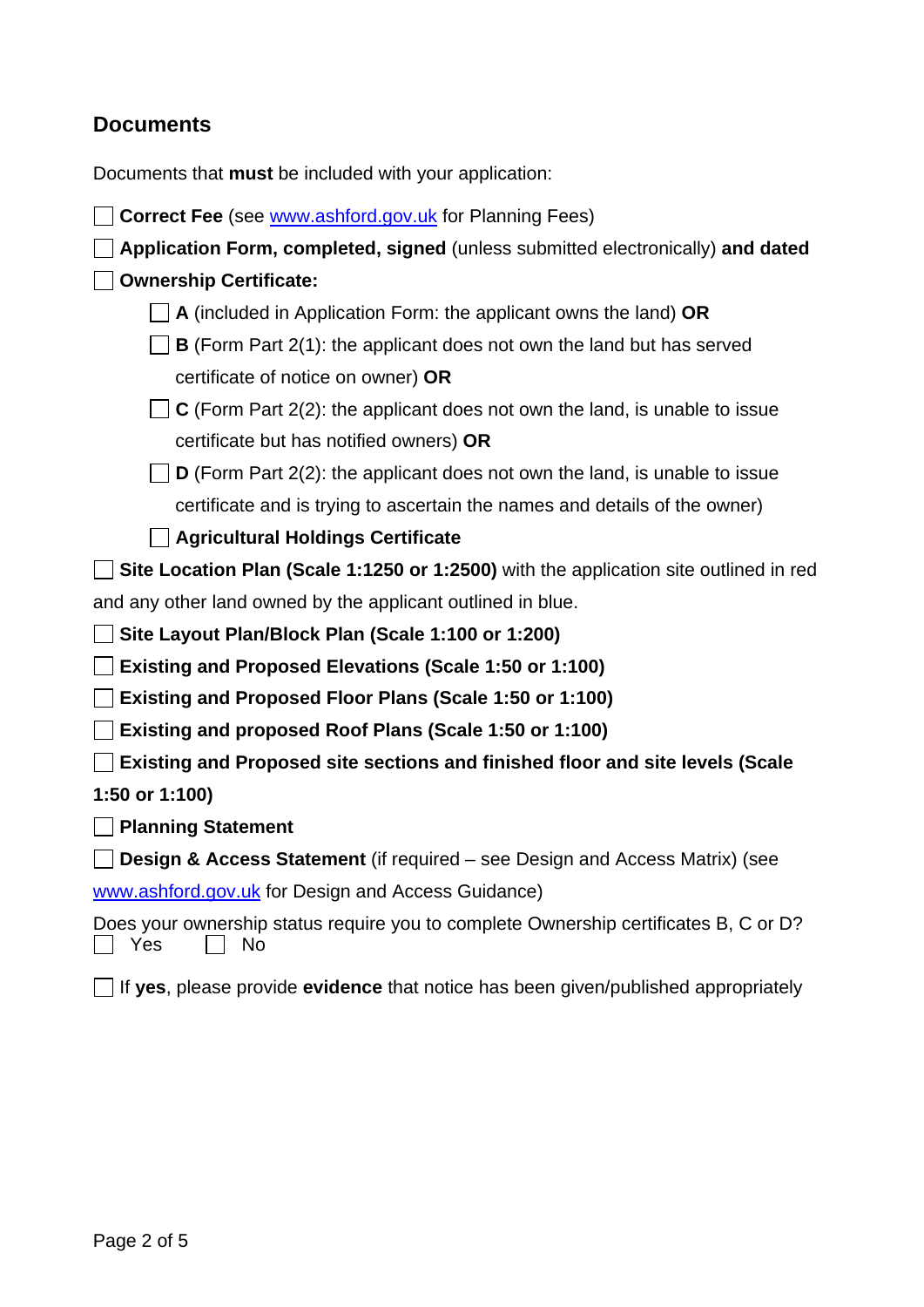### **Local Requirements**

#### **A completed Validation Checklist**

Having read our Validation Advice Note does your proposal require the submission of any of the following? Please tick the Yes box for those that that apply and submit the relevant documents with your application.

| <b>Affordable Housing Statement</b><br><b>No</b><br>Yes                                                  |
|----------------------------------------------------------------------------------------------------------|
| <b>Air Quality Assessment</b><br>No<br>  Yes                                                             |
| Biodiversity: Ecological Site Assessment, Ecological Survey and Protected Species<br>Survey<br>No<br>Yes |
| Contaminated Land Investigation<br>Yes<br>No<br>$\mathbf{1}$                                             |
| Development Contributions Viability Statement<br>Yes<br>No                                               |
| Drainage<br>Yes<br>No                                                                                    |
| <b>Economic Statement</b><br>Yes<br>No                                                                   |
| <b>Employment Land Study</b><br><b>No</b><br>Yes                                                         |
| <b>Environmental Impact Statement</b><br>No<br>Yes                                                       |
| <b>Flood Risk Statement</b><br>No<br>Yes                                                                 |
| <b>Heritage Statement</b><br>Yes<br>No                                                                   |
| Landscaping<br>Yes<br><b>No</b>                                                                          |
| Landscape and Visual Impact Assessment<br>Yes<br>No                                                      |
| Lighting Assessment/Details of Lighting Scheme<br>Yes<br>No                                              |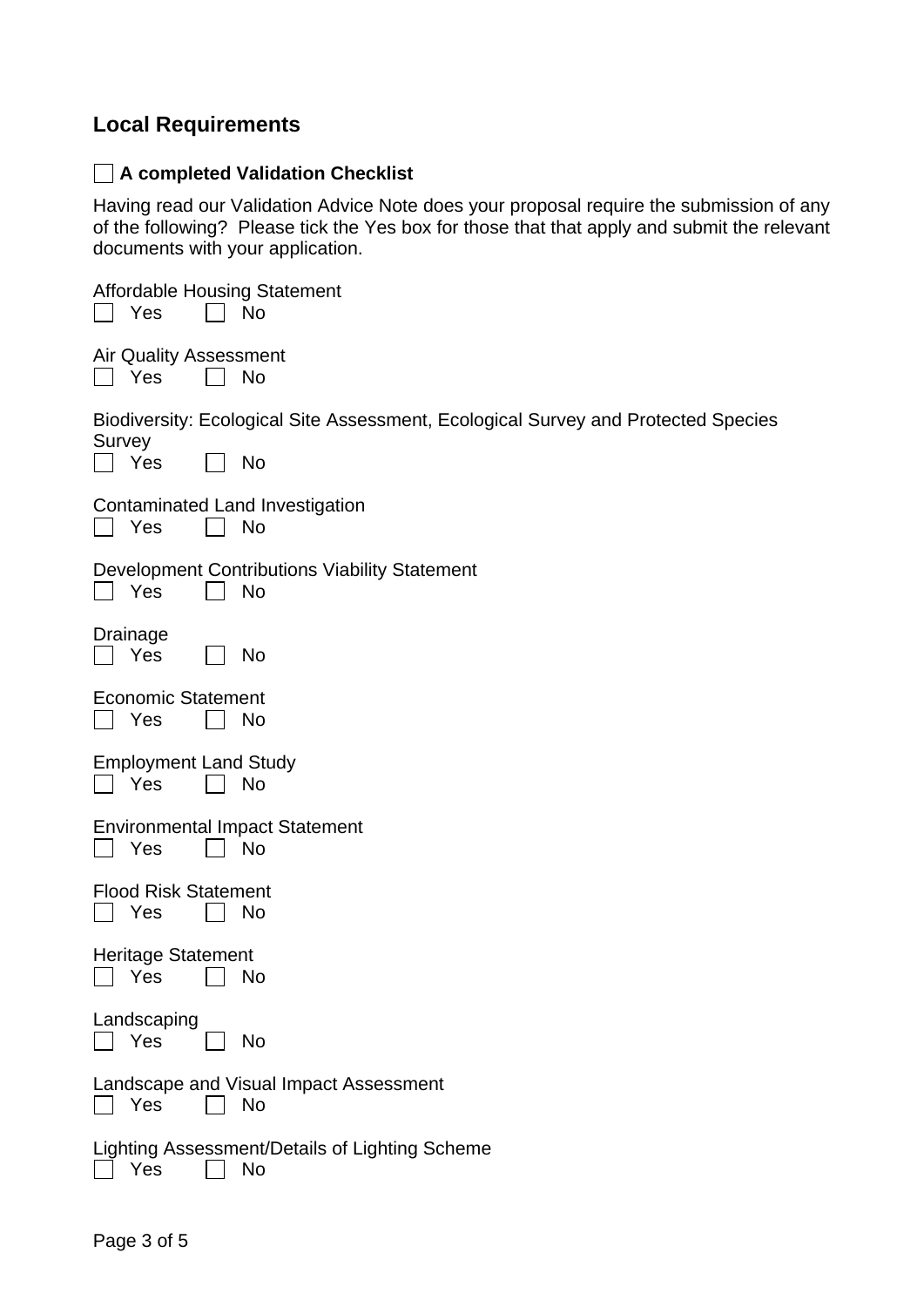| Listed Building and Conservation Area Assessment<br>Yes<br>No<br>Noise Impact Assessment<br><b>No</b><br>Yes                                                                 |
|------------------------------------------------------------------------------------------------------------------------------------------------------------------------------|
| Open Space Assessment<br>Yes<br>No                                                                                                                                           |
| Other Plans to describe the proposal<br><b>No</b><br>Yes                                                                                                                     |
| <b>Parking/Servicing Details</b><br>No<br>Yes                                                                                                                                |
| Photographs/photomontages showing the whole of the building and its setting and/or the<br>particular section of the building affected by the proposal(s)<br>Yes<br><b>No</b> |
| Planning Obligation(s)/Draft Heads Of Terms for S106 Agreement<br>Yes<br>No                                                                                                  |
| Refuse Disposal including Site Waste Management Details<br>No<br>Yes                                                                                                         |
| Renewable Energy Assessment<br>Yes<br>No                                                                                                                                     |
| Retail Assessments - Need, Sequential Approach and Impact Assessments<br><b>No</b><br>Yes                                                                                    |
| <b>Statement of Community Involvement</b><br><b>No</b><br>Yes                                                                                                                |
| <b>Structural Survey</b><br>Yes<br><b>No</b>                                                                                                                                 |
| Sunlight/Daylight Assessment<br>Yes<br><b>No</b>                                                                                                                             |
| Sustainable Design and Construction Assessment<br><b>No</b><br>Yes                                                                                                           |
| Telecommunications Development – Supplementary Information<br>Yes<br>No                                                                                                      |
| <b>Transport Assessment and Travel Plan</b><br><b>No</b><br>Yes                                                                                                              |
| <b>Tree Survey</b><br>Yes<br>No                                                                                                                                              |
| <b>Utilities Statement</b>                                                                                                                                                   |
| Page 4 of 5                                                                                                                                                                  |